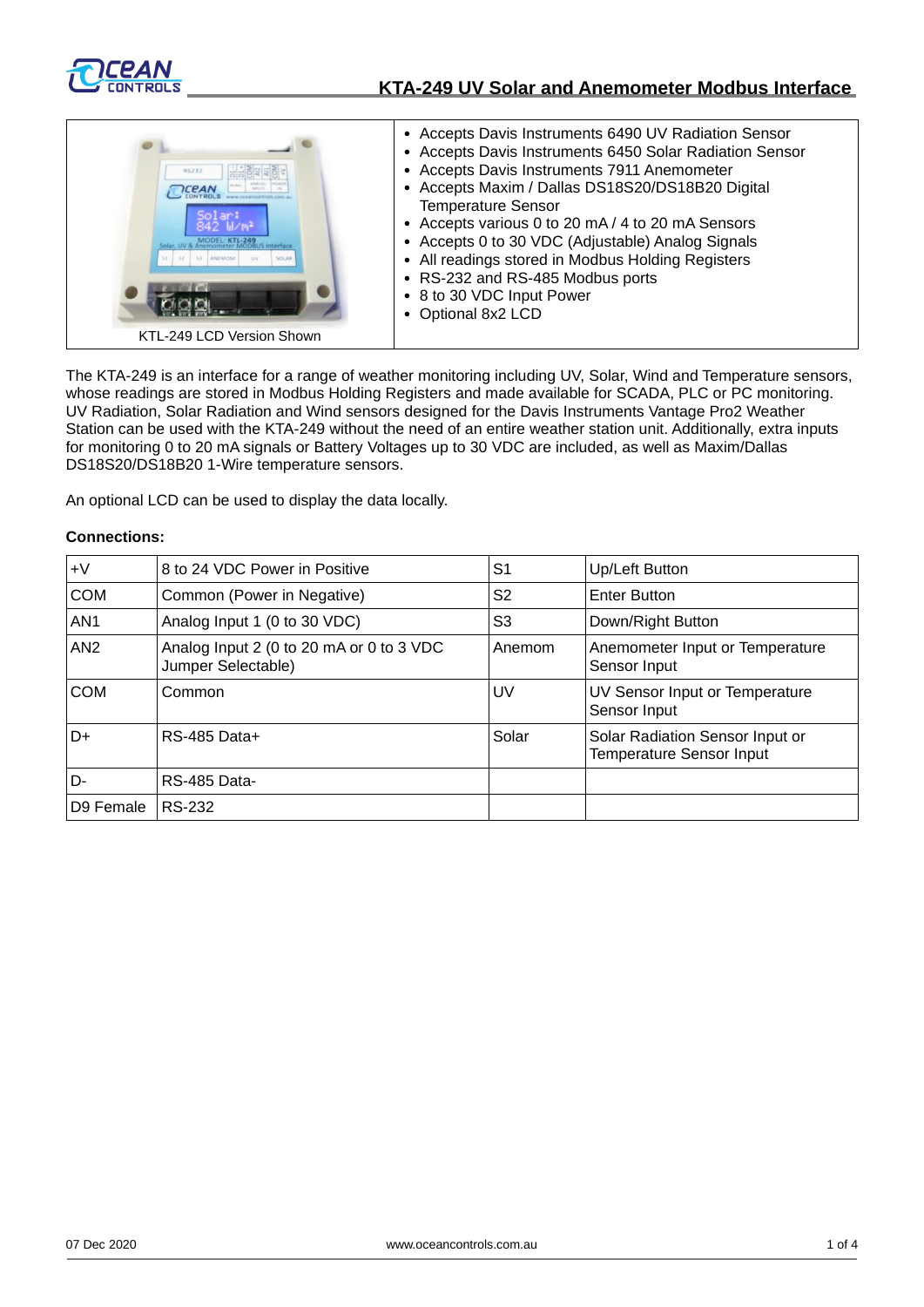

## **KTA-249 UV Solar and Anemometer Modbus Interface**

**Supported Sensors and Data:**

| <b>Sensor</b>                                                           | <b>Measures</b>                    | <b>Units</b>                                                 | <b>Notes</b>                                                                    |
|-------------------------------------------------------------------------|------------------------------------|--------------------------------------------------------------|---------------------------------------------------------------------------------|
| Davis Instruments 6490<br>UV Radiation Sensor                           | Ultra Violet Radiation             | UV Index                                                     | Plugs directly into UV<br>Connection                                            |
| Davis Instruments 6450<br>Solar Radiation Sensor                        | <b>Solar Radiation</b>             | W/m <sup>2</sup>                                             | Plugs directly into SOLAR<br>Connection                                         |
| Davis Instruments 7911<br>Anemometer                                    | Wind Speed and<br><b>Direction</b> | Speed: Knots, km/h, mph,<br>m/s<br>Direction: Degrees        | Plugs directly into ANEMOM<br>Connection                                        |
| Maxim / Dallas DS18S20/<br>DS18B20 Digital<br><b>Temperature Sensor</b> | Temperature                        | Degrees Celsius                                              | Plugs directly into one of the<br>UV, Solar Radiation, or<br>Anemeometer socket |
| $0-20$ mA $/$ 4-20 mA<br>Sensors                                        | <b>Current Signals</b>             | No Unit (Scaled 0-1023 for 0-<br>20mA)                       | AN2 input J1 jumper installed                                                   |
| 0-3 VDC Analog Signal                                                   | <b>Voltage Signals</b>             | No Unit (Scaled 0-1023 for 0-<br>3V)                         | AN2 input J1 jumper out                                                         |
| 0-30 VDC Analog Signal                                                  | <b>Voltage Signals</b>             | No Unit (Scaled 0-1023<br>dependent on max input<br>voltage) | R3 adjusted for max input<br>voltage range                                      |

## **Anemometer Calibration:**

The Davis Anemometer measures wind direction using a 360º potentiometer. Unfortunately, there's a small area between 0º and 360º where the potentiometer can report values that are not sensible. To work around this, the circuitry of the KTA-249 measures the potentiometer resistance and calculates direction. To do this, the KTA-249 needs to know the total resistance of the anemometer potentiometer. They are specified as having a total resistance of 20,000 Ohms. A calibration register allows the user to set a different value to more accurately match the KTA-249 to a particular anemometer. In most cases this register should be left set to 20000.

#### **Temperature Sensor:**

A dedicated connection is not included for using the DS18S20/DS18B20 temperature sensor from Maxim / Dallas semiconductor. The sensor can connect into any of the 3 6P6C connections for the Davis sensors. Sensors such as the [GJS-002](https://oceancontrols.com.au/gjs-002.html) will come with the custom cables, the custom cabling can be made/an additional breakout board can be supplied by Ocean Controls. If custom cabling is to be made the connections required are Pin 1 = One Wire Data, Pin  $4 =$  Common, Pin  $6 = +5V$  these connections can be used at the same time as the Davis sensor. If no sensor can be found on any of the 6P5C connectors but the register is enabled, the temperature will be reported as -100.0ºC. On the LCD version, "Error" will be displayed. The holding register will contain -1000 (interpreted as signed integers) or 64536 (interpreted as unsigned integers.)

#### **Analog Input 1:**

Analog Input 1 is a voltage input with included voltage dividing trimpot R3.

To calibrate the input decide on the voltage that should be the maximum input that will scale to 1023. Set either the LCD or Modbus Master to display the AN1 input and then input the maximum voltage.

Wind the R3 trimpot until 1022 is shown then finely adjust the trimpot until 1023 is just shown.

Ie, if an input of 0-24 V is required feed 24 V into AN1 and then wind the R3 trimpot until a value below 1023 is shown. Once this happens wind R3 in the opposite direction slowly until the display changes from 1022 to 1023. This will set the range. Check by reducing the input voltage to 12 V, the display should now show approximately 512.

## **Analog Input 2:**

Analog Input 2 can be used as either a 0-20 mA input or a 0-3 VDC input, with jumper J1 inserted the input will be set to 0-20 mA current signals, with J1 out the input will be set to 0-3 VDC voltage signals.

#### **LCD Version:**

The LCD version of the KTA-249 can have all the parameters adjusted using the buttons and menu system. Push S2 (the middle button) to enter the menu, S3 navigates down the menu, S1 navigates up the menu, when a menu option is selected using the S2 button it's parameters can be changed using the S1 and S3 buttons. A tick will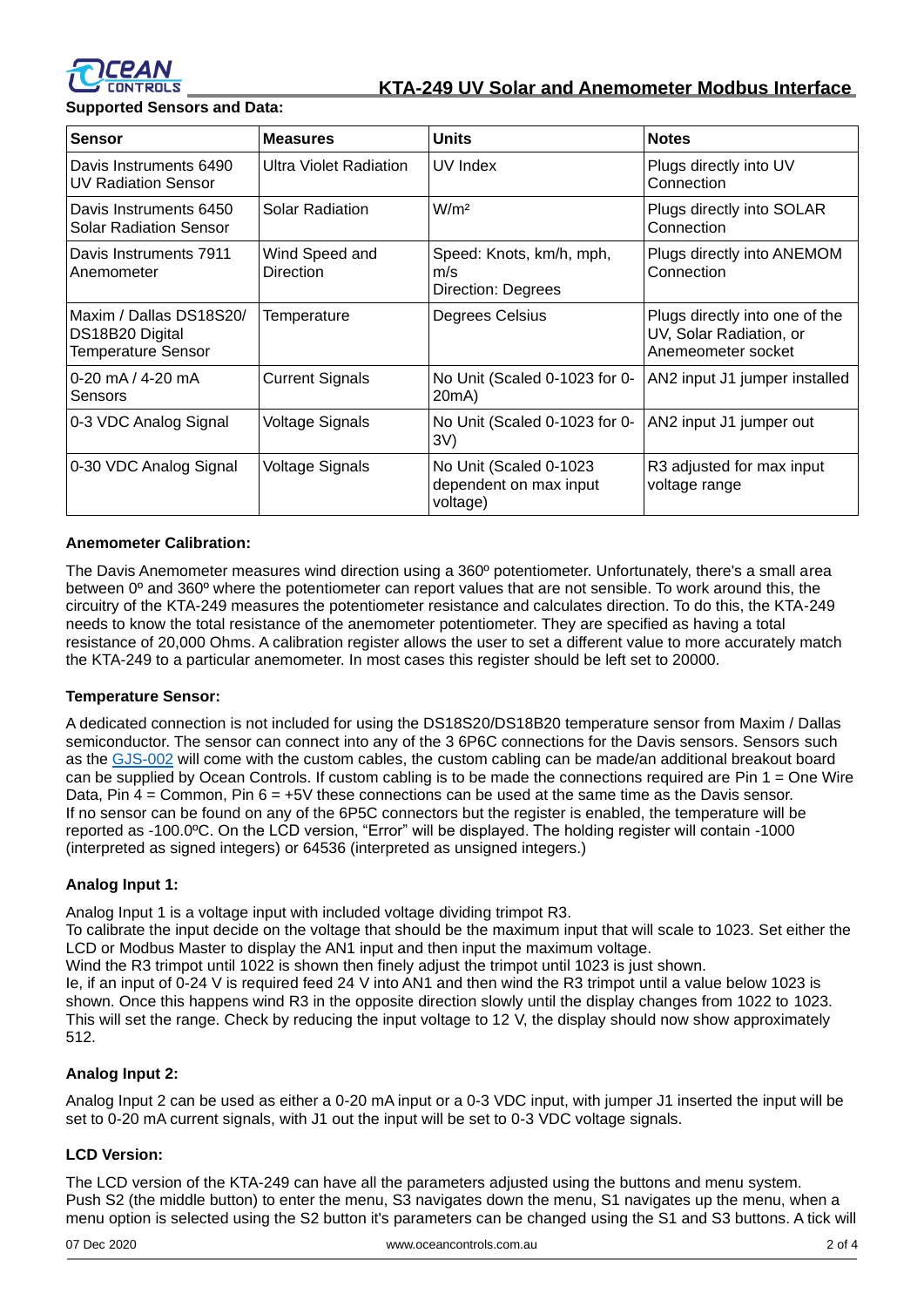

show which parameter value is currently selected. Pressing the S2 button will select a parameter and quit the menu.

| <b>Menu Item</b> | <b>Parameters</b>                       | <b>Description</b>                                                 |
|------------------|-----------------------------------------|--------------------------------------------------------------------|
| Solar            | ON, OFF                                 | Turns Solar Radiation Sensor ON and<br><b>OFF</b>                  |
| UV               | ON, OFF                                 | Turns UV Radiation Sensor ON and OFF                               |
| Anemom           | ON, OFF                                 | Turns Wind Sensor ON and OFF                                       |
| Temp             | DS18S20, DS18B20, OFF                   | Turns Temperature Sensor ON (with<br>matching sensor type) and OFF |
| A <sub>1</sub>   | ON, OFF                                 | Turns Analog Input 1 ON and OFF                                    |
| A2               | ON, OFF                                 | Turns Analog Input 2 ON and OFF                                    |
| Baud             | 1200, 2400, 4800, 9600, 19200,<br>38400 | Selects Baud Rate                                                  |
| Parity           | None, Odd, Even                         | <b>Selects Parity</b>                                              |
| <b>MBAddr</b>    | $1 - 247$                               | Selects Modbus Address                                             |
| <b>BL</b> Time   | $0 - 255$                               | Back Light "On Time", 0 = Always On                                |
| Cycle            | $0 - 255$                               | Parameter Cycle Time, $0 =$ Never Cycle                            |
| WindUnit         | Knots, km/h, mph, m/s                   | <b>Selects Wind Speed Units</b>                                    |
| Exit             |                                         | Exits menu system                                                  |

When not in the menu the display will show the readings from sensors that are turned ON. If more than one sensor is ON then the next reading can be shown by pressing the S1 or S3 buttons to cycle through the readings. If the cycle time parameter is set to anything other than 0 the KTA-249 will automatically cycle to the next parameter after the current parameter has been shown for the number of seconds set by the cycle time.

The back light can be made to turn off to conserve power for solar powered installations. The back light will stay lit always if the "BL Time" parameter is set to 0, or turn off after the set number of seconds if set greater than 0. Each time a button is pressed the back light will come on and then wait the time again.

#### **Defaults:**

If the Baud, Parity or Modbus address have been set to unknown values then the default values of 9600 Baud, No Parity and Modbus address 1 can be set by holding down button S2 (the centre button) while the unit is being powered up.